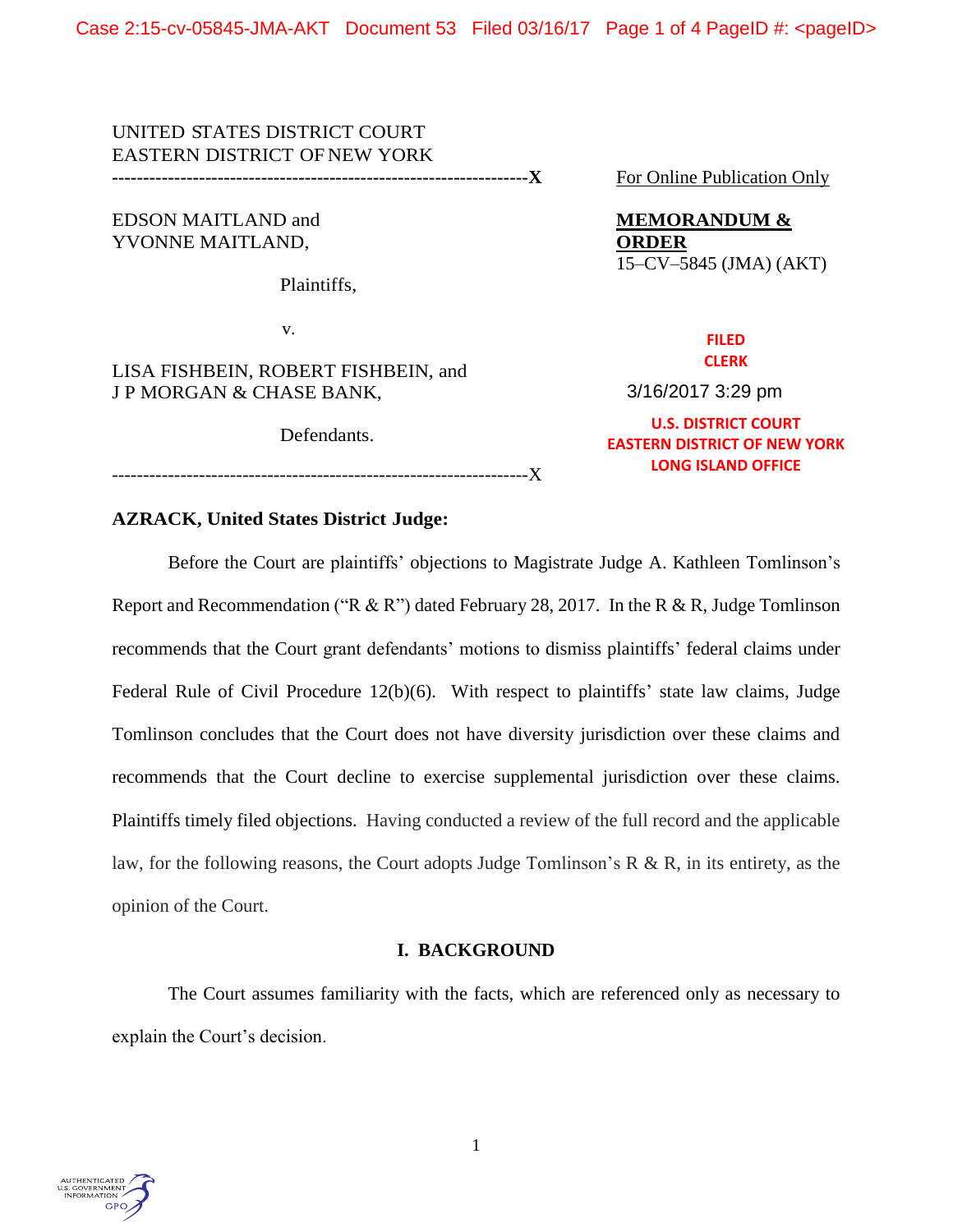#### **II. STANDARD OF REVIEW**

In reviewing a magistrate judge's report and recommendation, a court must "make a de novo determination of those portions of the report or . . . recommendations to which objection[s] [are] made." 28 U.S.C. § 636(b)(1); see also Brown v. Ebert, No. 05–CV–5579, 2006 WL 3851152, at \*2 (S.D.N.Y. Dec. 29, 2006). The court "may accept, reject, or modify, in whole or in part, the findings or recommendations made by the magistrate judge." 28 U.S.C. § 636(b)(1). Those portions of a report and recommendation to which there is no specific reasoned objection are reviewed for clear error. See Pall Corp. v. Entegris, Inc., 249 F.R.D. 48, 51 (E.D.N.Y. 2008).

#### **III. DISCUSSION**

The Court reviews the portions of the R  $\&$  R to which the parties did not specifically object. After review, I find that these portions contain no clear error, and I adopt these findings.

Next, the Court reviews the portions of the R  $&$  R to which plaintiffs objected. Upon a de novo review of the record and Judge Tomlinson's R & R, the Court affirms and adopts the remaining portions of the R & R as the opinion of the Court. I discuss each objection below.

# **A. Diversity Jurisdiction**

Plaintiffs object to Judge Tomlinson's recommendation that the Court lacks subject matter jurisdiction to hear plaintiffs' state law claims. Plaintiffs maintain that the Court has diversity jurisdiction based on the residencies of opposing parties. Specifically, plaintiffs argue that it is a "well knowing [sic] fact that Plaintiffs are Residents of Florida." (ECF No. 51 at 1.) As support, plaintiffs refer the Court to two other cases pursued by the plaintiffs: Maitland v. Lunn, 14-CV-5938 and Maitland v. Konica Minolta, 09-CV-1675.

The Court first notes that plaintiffs' references to two other cases before the Court are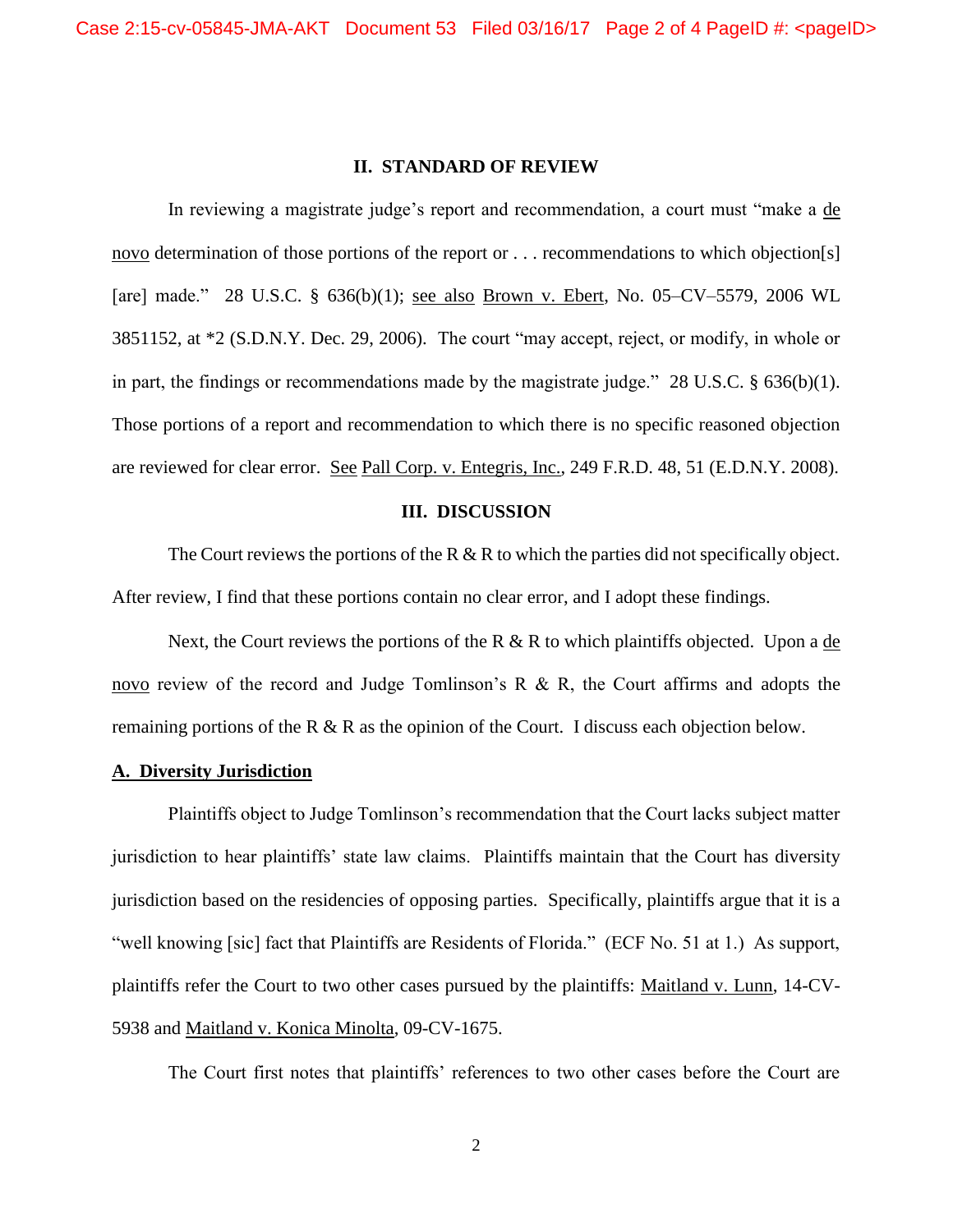insufficient evidence to support the assertion that they are Florida residents. Plaintiffs fail to refer the Court to any specific documents or findings on those dockets that are relevant to the question of residency. It is not the Court's duty to scour the dockets in other cases to find unspecified evidence or rulings that might be relevant to plaintiffs' objection.

Even assuming, for the sake of argument, that plaintiffs have established that they are residents of Florida, I would still adopt Judge Tomlinson's recommendation that plaintiffs have failed to adequately plead diversity jurisdiction. As Judge Tomlinson explains in her R  $\&$  R, diversity jurisdiction turns on the citizenship of each party, not the residency of each party. This is because "allegations of residency alone cannot establish citizenship . . . ." Davis v. Cannick, No. 14-CV-7571, 2015 WL 1954491, at \*2 (E.D.N.Y. Apr. 29, 2015) (quoting Canedy v. Liberty Mut. Ins.Co., 126 F.3d 100, 103 (2d Cir. 1997)). Accordingly, it is insufficient for the plaintiffs to plead that they are Florida residents, without averring, through non-conclusory allegations, that they are Florida citizens. See Herrick Co. v. SCS Commc'ns, Inc., 251 F.3d 315, 322–23 (2d Cir. 2001) (quoting Advani Enter., Inc. v. Underwriters at Lloyds, 140 F.3d 157, 160 (2d Cir. 1998)) ("[I]t is well established that '[t]he party seeking to invoke jurisdiction under 28 U.S.C. § 1332 bears the burden of demonstrating that the grounds for diversity exist and that diversity is complete.'"). Because plaintiffs' objection only addresses their residencies, not their citizenships, I adopt Judge Tomlinson's recommendation that this Court lacks diversity jurisdiction over plaintiffs' state law claims.

### **B. The Claims Raised in the Initial Complaint**

Additionally, plaintiffs suggest that even if this Court affirms Judge Tomlinson's  $R \& R$ and dismisses the amended complaint, their initial complaint would still be operative against the defendants. This argument is utterly without merit. First, it is axiomatic that an amended